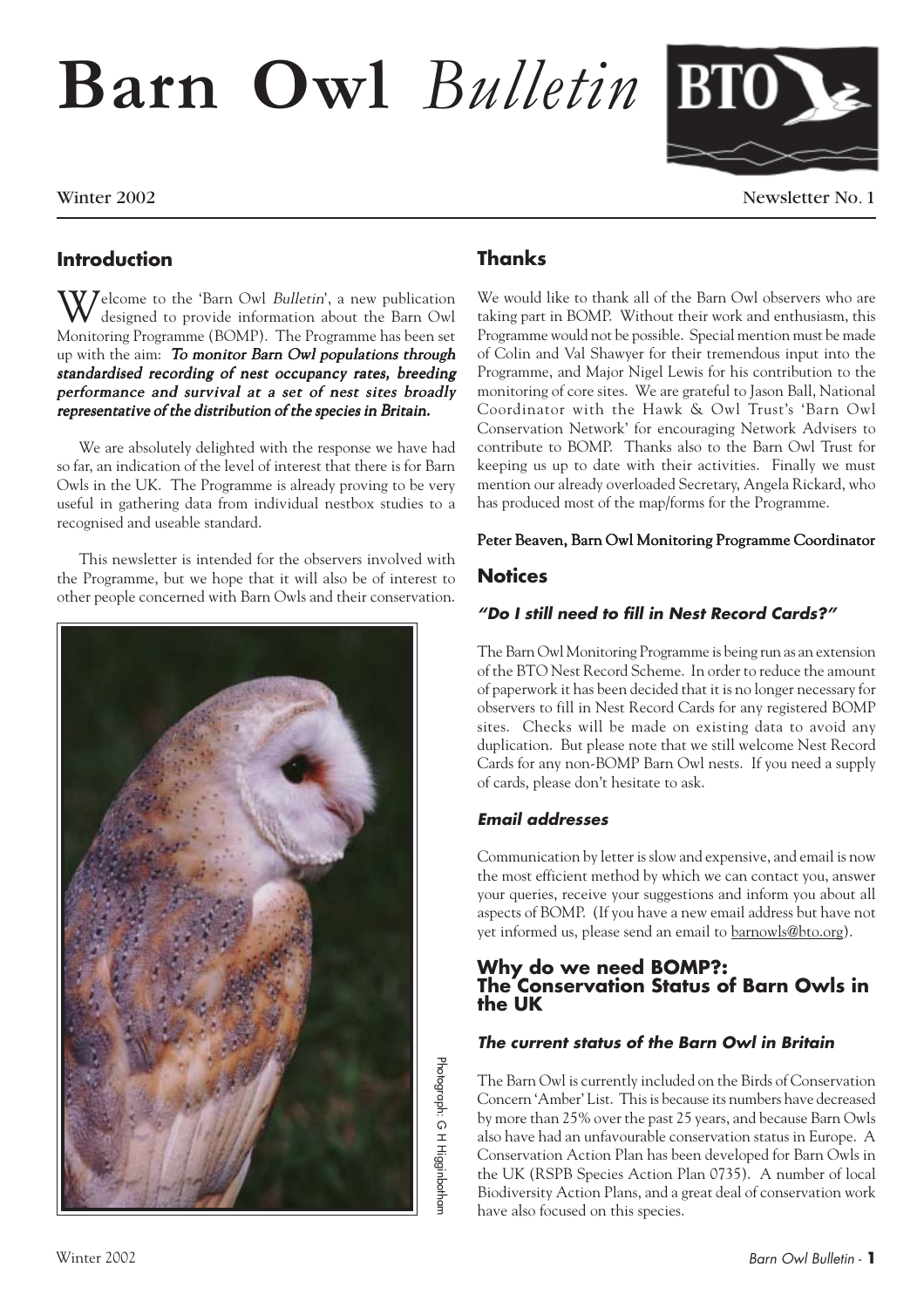### **The recent history of the British Barn Owl population**

The first Barn Owl survey to take place in the UK was organised by George Blaker, who collated sightings from England and Wales in 1932. This was one of the first national surveys of a wild bird population. Using these data, Blaker estimated that the total population in England and Wales stood at approximately 12,000 breeding pairs. While this figure may seem large today, at the time it represented a substantial fall in numbers for a species that was, during the 18th and early 19th centuries, considered to be the commonest British owl. Suggested causes of the decline up to the 1940s included persecution by gamekeepers, hunting to obtain specimens for taxidermy, feathers for ladies' hats and even fire screens.

The decline continued throughout the 1950s and 1960s and potentially accelerated. The first Breeding Bird Atlas (produced in 1976) suggested that numbers had fallen to between 4,500 and 9,000 pairs, a particularly alarming figure considering that the Atlas covered not just England and Wales but the whole of the UK. By this time, the nature of the threats faced by the UK Barn Owl population had changed. Loss of hunting and nesting habitat, secondary poisoning by organo-chlorine pesticides, increased disturbance and the harsh winters of 1946/47 and 1962/ 63 may all have contributed to the decrease in numbers observed during the middle of the 20<sup>th</sup> century.

A survey of Britain and Ireland undertaken by Colin Shawyer for the Hawk Trust between 1982 and 1985 estimated the size of the Barn Owl population of England, Scotland and Wales to be approximately 4,500 pairs. This suggested that, in England, numbers of Barn Owls had fallen by around 70% since Blaker's survey 50 years earlier. However the two surveys used very different methods, so they may not be directly comparable. During the second half of the 20<sup>th</sup> century, there has been some debate

as to whether the increased use of 'second generation' rodenticides and the larger volume of traffic on roads may have contributed to higher rates of mortality, thereby maintaining the decline of the species.

### **Project Barn Owl**

Despite the relatively high level of conservation interest and effort directed at the species, initiatives have, in the past, been hampered by a lack of up-to-date data concerning population sizes and trends. Between 1994 and 1997 the BTO and the Hawk & Owl Trust organised Project Barn Owl. The main aim of the Project was to produce a baseline figure for the number of breeding pairs in the UK using a statistically robust and repeatable methodology. It was realised that this would enable future changes in the size of the population to be monitored efficiently and accurately.

Project Barn Owl produced an estimate for the UK breeding population of approximately 4,000 pairs. It is possible that the rate of population decrease may have slowed towards the end of the century, perhaps due to the efforts of conservation bodies and volunteers, but further analysis will be necessary if this is to be verified.

### **The Barn Owl Monitoring Programme**

Project Barn Owl highlighted the need for an annual monitoring programme for Barn Owls. It was realised that it was important to ensure that future population trends did not go undetected. We also needed to identify any responses to conservation initiatives that were being implemented. Although Barn Owls do hunt during the daytime (especially during the breeding season), they are primarily nocturnal and therefore are poorly monitored by other BTO monitoring schemes, such as the Breeding Birds Survey and the Common Birds Census.

### The BTO Barn Owl Monitoring Programme is generously sponsored by the Sheepdrove Trust

'Barn Owl Bulletin' edited by Peter Beaven and Dave Leech Typeset by Angela Rickard.

Articles for inclusion in future issues of 'Barn Owl Bulletin' should be sent by email to barnowls@bto.org or by post to: Barn Owl Monitoring Programme, British Trust for Ornithology, The Nunnery, Thetford, Norfolk IP24 2PU

### **Contents**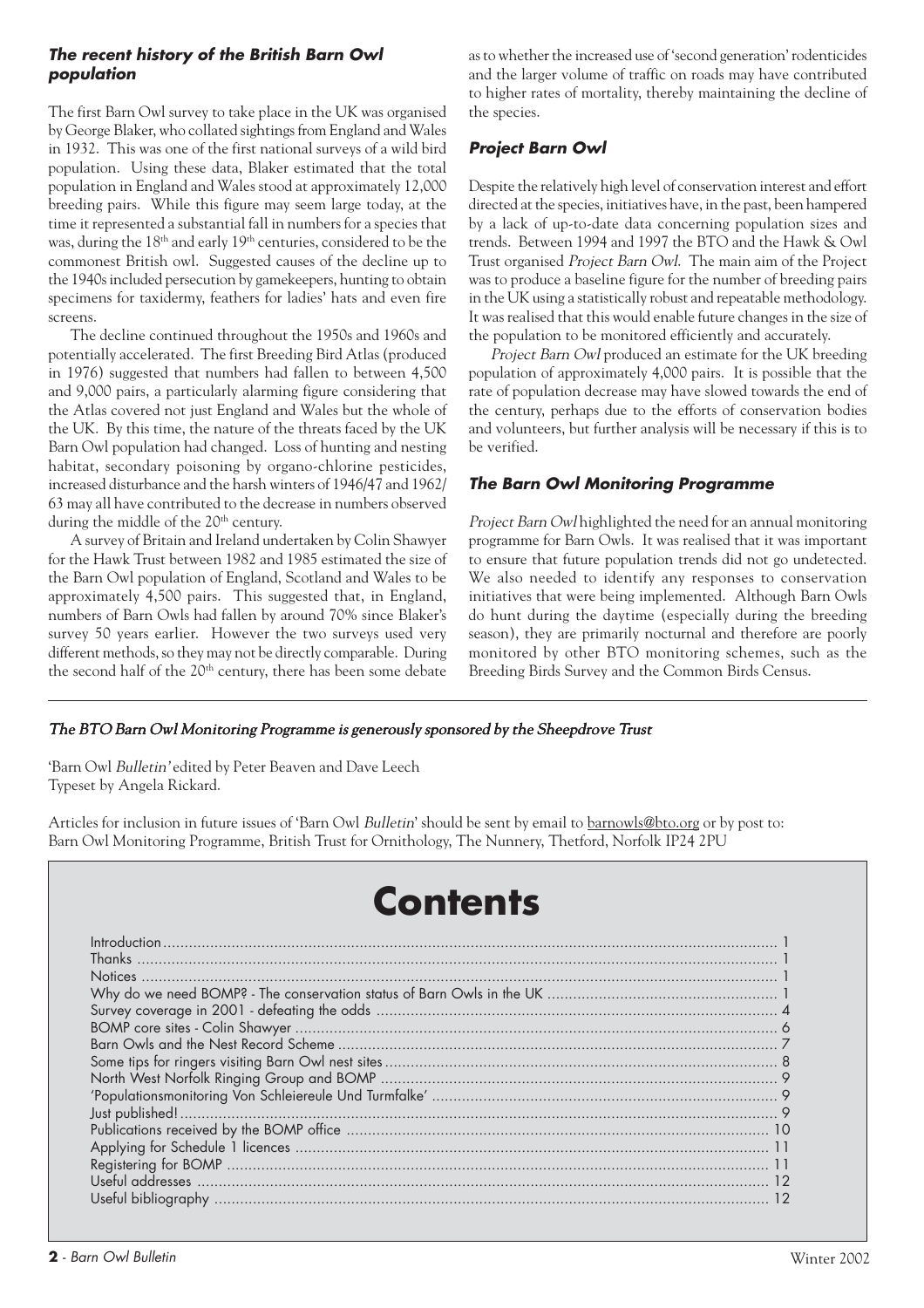Due to the biology and behaviour of the species, the best method of monitoring Barn Owls is to survey nest sites, using site occupancy rates to produce estimates for the size of the breeding population. Furthermore, visiting nests allows observers to collect data concerning the productivity of nesting attempts, and to ring the chicks and often the adults, thereby allowing survival rates to be estimated. In this way, it is possible not only to estimate population trends, but also to identify the causes of the changes in Barn Owl abundance, for example reduced clutch sizes or decreases in the survival rates of first year birds. Identification of such mechanisms may, in turn, increase the likelihood of discovering the specific factors that are responsible for increases or decreases in the population size.

### **BOMP coverage - volunteer participation continues to increase**

We certainly weren't prepared for the size of this response, but we're delighted with the level of interest that the Programme has generated. At the time of going to press, a total of 664 Barn Owl nest sites are being monitored for the Programme. This is an amazing number considering that the UK Barn Owl population is estimated to be around  $4,000$  pairs (see page 2). With so many sites being monitored, we will be able to gather data on occupancy, productivity and survival at sites all over the UK. This will create an invaluable dataset on which future conservation initiatives can be based.

### **How can I contribute to BOMP?**

We are always on the lookout for new volunteers to increase the number of Barn Owl sites monitored under BOMP. We are particularly interested in sites that can be monitored during successive breeding seasons, hence our emphasis on nestbox sites. Figure 1 shows the distribution of sites being monitored. We would be very pleased to hear from any volunteers who may be able to fill any gaps, particularly in Wales and Northern Ireland. But even if your region appears to be well represented, we would still like to hear from you.

### **Finding and assessing the contents of potential nest sites**

The first step to participating in BOMP has been to identify potential nest sites. Barn Owls nest in natural cavities in trees and farm buildings, and readily use nestboxes. One of the best ways to ascertain if a site is in use is to perform a site watch during the breeding season (please obtain landowners permission first!). Previous fieldwork performed during Project Barn Owl has shown that Barn Owls are most active during the period one hour either side of sunset, although this may not be the case if weather conditions are poor. Winter searches of likely sites might also be worth carrying out to look for evidence of previous nesting attempts, shredded pellets, down etc.

It is often possible to tell what is happening in a nest by observing the adult birds travelling to and from the site. The male and female can normally be differentiated by noting the amount of speckling on the breast, head and underside of the wings: males usually have much less speckling than females, although it may take time to get your eye in (and some females appear relatively unspeckled). Details of this technique are given in the BOMP Guidance Notes that are sent out to the observers

when registering for the Programme. If the nest contains eggs, the male will bring food to the incubating female. At nests containing chicks, however, both parents will be seen provisioning the offspring. In addition, as the chicks get older, their begging calls (a low hissing sound) will become more audible, especially when the adults enter the nest.

Gathering information using a non-invasive technique such as this is obviously preferable to disturbing the birds at the nest. A cold search of the site should only be performed if there has been no evidence of activity during several successive site watches.

### It is very important to note that visits to a nest site known to be occupied can only be made after a Schedule 1 Licence has been obtained.

Whilst we realise that there is likely to be a turnover at some BOMP sites over time, we would encourage observers to try to ensure continuous annual coverage wherever possible. If you find yourself unable to monitor a particular site (perhaps through work commitments or because of a house move), please contact us. We will try to find someone to assist you, or in certain circumstances, to take over the monitoring of the BOMP site.



Figure 1. The Barn Owl nest sites being monitored as part of the programme (as at June 2002).

White squares = sites being covered by Wildlife Conservation Partnership (total 254 sites).

Shaded circles = sites being covered by volunteer obervers (total 353 sites).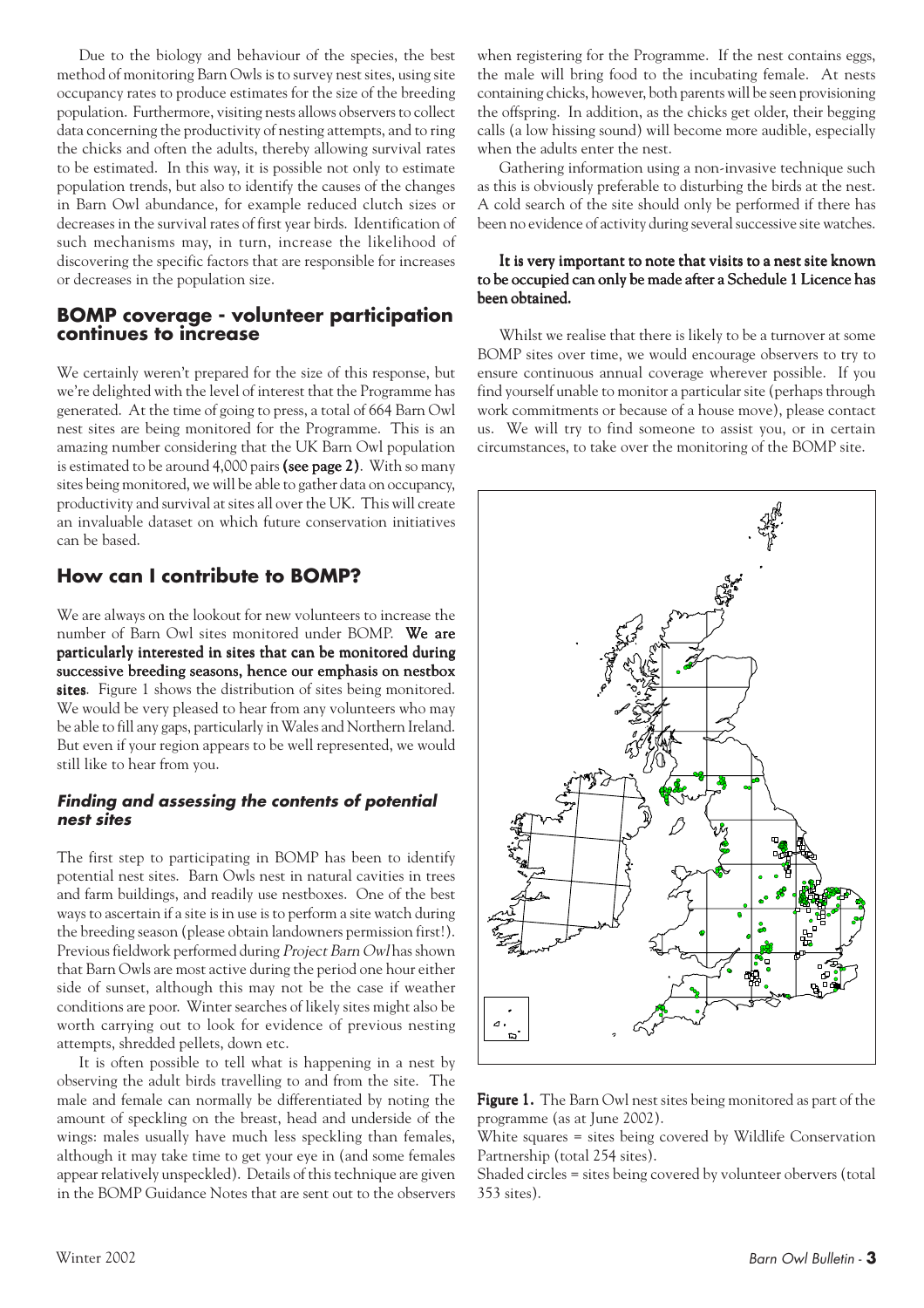### **Survey coverage in 2001 – defeating the odds**

#### Despite limited coverage being carried out due to the Foot  $\&$  Mouth access restrictions, here are the results for the 2001 season. The information currently being gathered from the 2002 season will follow in the next issue of 'Barn Owl Bulletin'.

Few readers will be unaware of the general havoc wreaked by<br>the 2001 Foot and Mouth Discoss and Lui the 2001 Foot and Mouth Disease outbreak, or more precisely, the access restrictions imposed to prevent the disease from spreading. Many BTO monitoring schemes were affected, and BOMP was no exception. However, due to the determined efforts of our fieldworkers and help from landowners, a total of 292 monitoring visits were made at 168 different sites in 2001, an incredible achievement considering the obstacles faced.

Figure 2 shows that nearly half of the sites surveyed for BOMP during 2001 were located in areas of arable land, with areas of pasture, mixed farming and 'other' habitat categories (mostly rural sites) accounting for the majority of the remaining data. Because of access restrictions to mixed and stock farming areas, the relative contributions of arable and rural areas to the dataset was increased. Survey coverage from 2002 onwards is therefore expected to include a much larger proportion of sites on which livestock are present.



**Figure 2.** BTO habitat categories for the 168 sites monitored by BOMP in 2001

### **Survey results for 2001 – A Poor Year for Barn Owls**

#### **Nest site occupancy rates**

Data collected by BOMP fieldworkers suggested that 2001 was not a good year for the UK's Barn Owl population. At core sites, 61% of nests were occupied during 2001 compared with a figure of 83% during the pilot year of the study in 2000. This decrease may have been due to the heavy rains and subsequent flooding experienced over much of the country during the autumn of 2000. This could have reduced the population size of the small mammal species that form the majority of the Barn Owl diet. If this was the case, food shortages experienced over the following winter may have led to increased rates of Barn Owl mortality. In addition, individuals that did survive the winter may have been in relatively poor condition, and therefore may not have attempted to breed.

The results from 2000 and 2001 indicated that nest occupancy rates were higher in arable areas than they were in areas of mixed or stock farming (Figures 3a and 3b).

Fields planted with crops may provide a better habitat for small mammal prey species such as mice and voles than that offered by the closely cropped sward of intensively grazed pasture. In addition, field margins in arable areas may be wider than those in pastoral areas, which may be grazed right up to the field boundary. Such field margins often comprise of rough grassland, which again may provide a more suitable habitat for small mammal species. The degree of landscape fragmentation may also differ between pastoral and arable habitats, which may in turn influence small mammal abundance. Alternatively, differences between arable and pastoral areas in terms of nest site density, the level of disturbance by man or the amount of habitat management performed may explain the observed occupancy patterns.







Figure 3b. Occupancy rates in arable, mixed and grassland areas during the BOMP 2001 survey.

The analysis also indicated that occupancy rates varied significantly between the three designs of nestbox used in the study (Pole boxes, A-frame boxes and square boxes), although this relationship was most probably due to regional biases in the location of the different box types.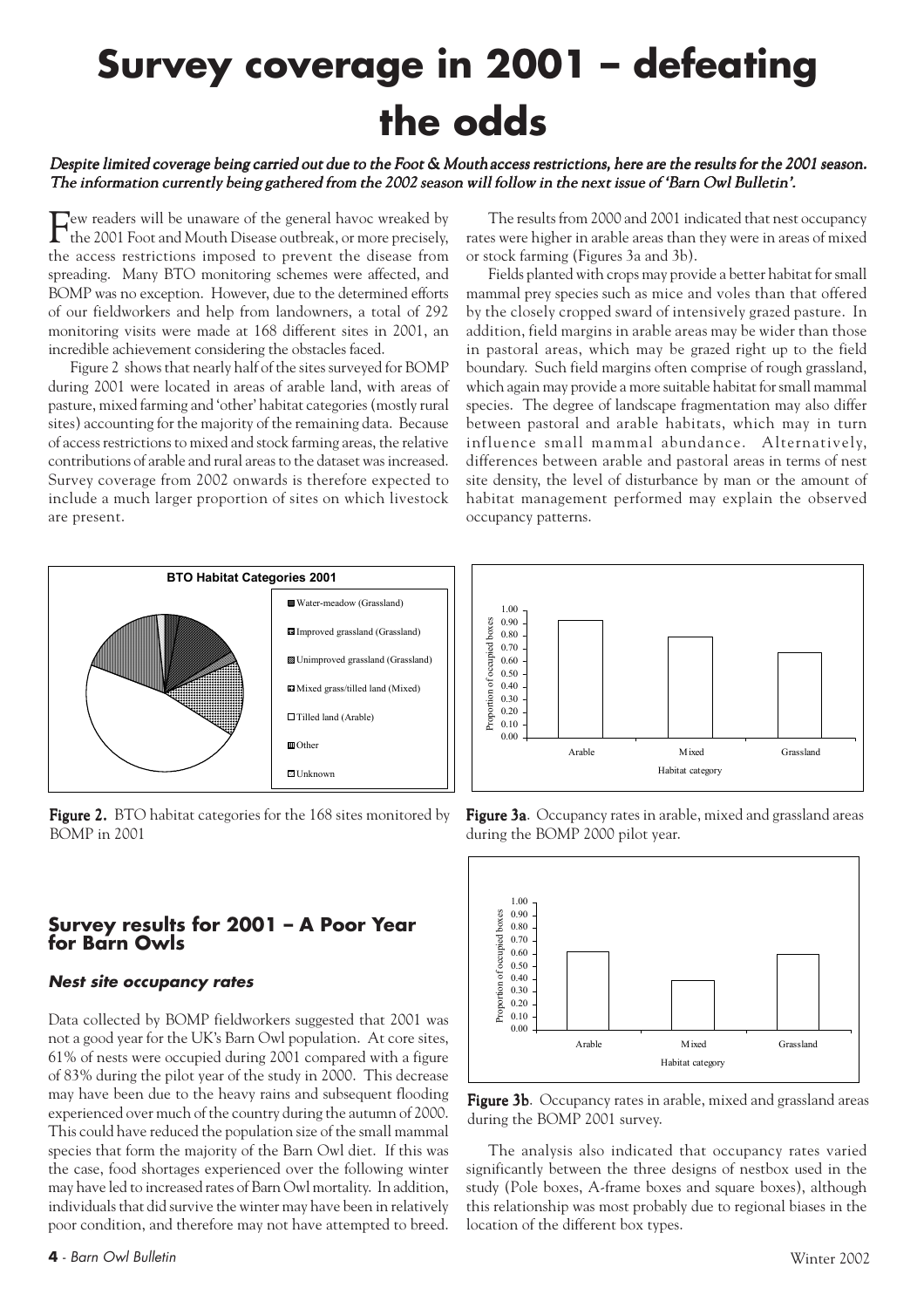It is interesting to note that although fewer nest sites were occupied by Barn Owls during the 2001 season, 70 boxes were occupied by breeding pairs of other species (including 31 occupied by Stock Doves, 18 by Jackdaws and 17 by Kestrels) compared to a total of 24 boxes during the pilot year in 2000. It is possible that the increase in the number of boxes utilised by these species reflects a response to the reduction in Barn Owl occupancy rates during 2001. However, in the case of Jackdaws (which occupy boxes earlier than Barn Owls and fill them up with sticks) the increase in numbers could have caused, rather than resulted from, the decrease in Barn Owl occupancy rates.

### **Nest productivity**

Whilst the number of pairs that attempt to breed gives one measure of Barn Owl breeding success, the productivity of the breeding attempts will also influence the number of offspring produced by the population as a whole. Therefore BOMP data can be used to calculate several measures of Barn Owl breeding productivity. The simplest measures of reproductive success are clutch size and brood size. Hatching success (the proportion of the clutch that hatches irrespective of the survival of the chicks which they produce), **fledging success** (the proportion of the brood that survives to fledge) and **overall nest success** (the proportion of the clutch that produced chicks which then survive to fledge) can also be calculated. Finally, each nest in which at least one egg was laid is allocated a success code. All nests which fledged at least one chick are deemed to be successful, and are allocated a success code of 1, whereas those nests in which at least one egg was laid but from which no offspring fledged are deemed unsuccessful, and allocated a success code of 0.

Egg weight, length and width were also measured at a number of nests. If food is scarce during the laying period, the female may be in poor condition when producing the clutch. If this is the case, some eggs, particularly those produced towards the end of the laying sequence, may be smaller than the rest of the clutch. Any variation in egg size between the eggs in a clutch may therefore give an indication of the condition of the female producing them.

Although clutch sizes were noticeably higher, and hatching success notably reduced during the 2001 season (Figure 4), none of the measures of productivity differed significantly between the two study years. These data indicate that, although the number of individuals attempting to breed decreased in 2001, the mean productivity of the breeding attempts that did occur was no lower than it had been during the BOMP pilot year in 2000.

None of the productivity measurements differed significantly between habitat categories. The output productivity of nests located on arable land was no higher or lower than that of nests located in mixed or in stock farming areas. As was the case with occupancy rates, nest productivity was significantly correlated to the type of box in which the pair bred, but this relationship is probably due to regional biases in the distribution of the different box designs and not to any aspect of the box itself.

Egg size was no more variable within a clutch in 2001 than it had been in 2000, suggesting that the condition of laying females did not differ between the two breeding seasons. Eggs in nests located in arable areas did not show greater size variation than those eggs located in mixed farming or in stock areas, indicating that the condition of laying females did not differ between habitats either.

#### **Prey items found in nests**

A wide variety of prey items were found in nestboxes in both study years. The mean number of prey items per box did not differ significantly between years. However, the species composition of these items did differ. During 2000, 94% of the items found were small mammals. During 2001, however, the proportion of small mammals fell to 73%, with bird species accounting for the majority of the remaining 27%. Although the sample size is very small, these observations suggest that flooding during the autumn of 2000 might have reduced numbers of small mammals, and that Barn Owls had resorted to other food sources in order to compensate for this reduction.

Although the number and composition of prey items was similar across all habitats, the mean weight of items stored in boxes in arable areas was significantly greater than that of prey items stored in boxes in mixed or stock farming areas. This finding may suggest that, as previously predicted from the occupancy rate data, arable areas could indeed provide better hunting opportunities for Barn Owls than are available in more pastoral habitats, although again the sample size is very small.

| <b>Productivity measurement</b>                                 | <b>BOMP 2000 pilot</b> | <b>BOMP 2001</b> |
|-----------------------------------------------------------------|------------------------|------------------|
| Mean clutch size (eggs)                                         | 4.00                   | 4.46             |
| Mean brood size (chicks)                                        | 3.13                   | 3.07             |
| Mean hatching success (proportion eggs hatched)                 | 0.68                   | 0.56             |
| Mean fledging success (proportion chicks fledged)               | 0.73                   | 0.75             |
| Mean overall success (proportion eggs producing fledged chicks) | 0.47                   | 0.48             |
| Mean success code (proportion broods producing fledglings)      | 0.81                   | 0.88             |

Figure 4. Mean BOMP productivity measures for the 2000 pilot year and the 2001 season.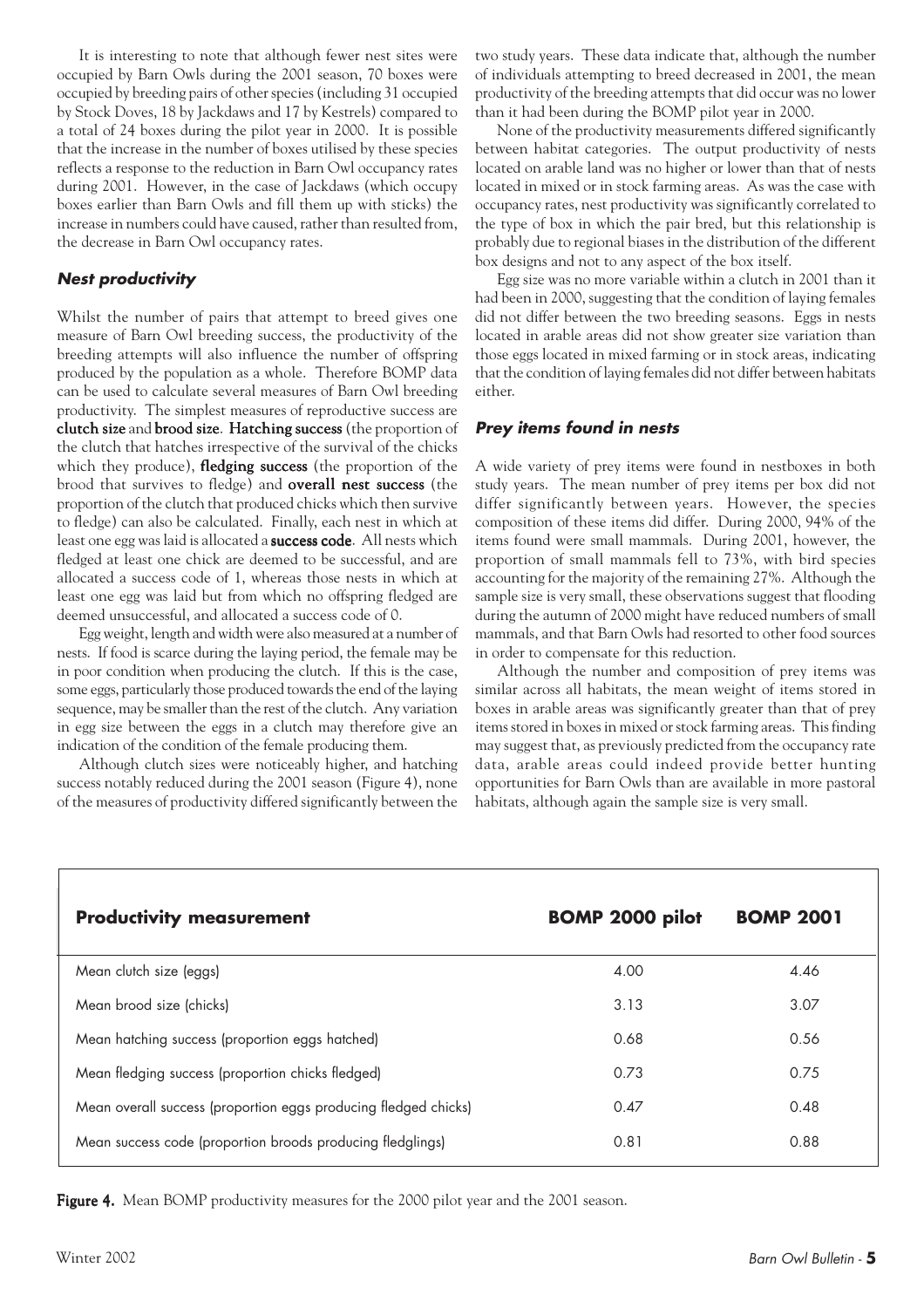### **Breeding phenology**

At some BOMP sites, variation in the seasonal timing of breeding attempts, as measured by the date on which the first egg in the clutch hatched, was investigated. As relatively few visits are made to each nest during the breeding season, the probability of an observer visiting the nest on the day that the first egg hatches is very low. However, hatching dates can be calculated indirectly from chick age, determined by measuring the length of the feather or the pin of the 7th primary and relating it to a standard growth curve. Once the hatching date has been determined, subtracting a further thirty days gives a good estimate of the laying date.

Egg density, which can also be used to determine the time of hatching, was measure at 53 sites during the 2001 study season, and chick primary length was measured at 161 sites. Mean hatching date was neither significantly earlier nor significantly later in 2001 than it had been in 2000. It also did not vary significantly between arable and stock farming areas and was similar for pairs breeding in all nestbox designs, irrespective of the method (i.e. using egg or chick measurements to calculate hatching date).

### **BOMP core sites**

#### Colin Shawyer of the Wildlife Conservation Partnership (WCP) reports on the development of the core monitoring sites and data recording methods.

In order to compare occupancy rates, clutch<br>size and fledging success to evaluate any changes occurring in size and fledging success to evaluate any changes occurring in the UK Barn Owl population, it has been necessary to develop a standardised method of recording at a set of core nest sites. These sites will last for at least ten years and should not vary over time or between regions.

By the end of 2000, I had installed a large number of nestboxes in England, selecting sites that were broadly representative of the distribution of the Barn Owl population reported in 1987. These boxes were of two specific type: a box for mounting on poles and an 'A' frame box, designed for the trunks of trees. These two box designs, which I believe offer near optimal artificial breeding sites for Barn Owls, were the result of 15 years of research and continuous development. Barn Owls using pole boxes have produced clutches of 10, 12 and even 14, as well as large broods of up to eight chicks on occasions. In the 'A' frame boxes, broods of seven, eight and this year, nine young, have been ringed close to fledging.

From the large number of boxes I had installed, I was able to select a sample of 15 pole box sites and 10 'A' frame box sites in each of five regions of England, in order to provide the core sites for BOMP. Of these boxes, 75% had been used for breeding in the past, 15% for occasional roosting only and 10% had never been occupied. WCP will monitor these sites every year in order to provide data on occupancy, breeding productivity, survival rates and dispersal of adult and juvenile Barn Owls. This information will allow us to estimate any changes in the Barn Owl population over time, and to evaluate which elements in the birds' life cycle were likely to be influencing change.

Visits are carefully timed to record data on occupancy, clutch size and late brood size (potential fledging success) and in such a way that both adults and their young can be measured and ringed. Visits are kept to a minimum to reduce disturbance and to allow the programme to be cost efficient, especially since the sites were scattered widely across all regions of England, requiring large amounts of time and travel.

Because Barn Owls have a prolonged breeding season, and laying dates between pairs are usually remarkably consistent in any one year, it is possible to collect all of this information with just two well-timed visits to each site. This is the protocol being used for the 254 core sites WCP is monitoring for this programme.

Much more information is obtained at these and other sites that I monitor. Adults are weighed and subtle variations in wing feather and wing markings are used to determine their age. Brood patches and underbody spotting are also scored. The lengths of moulted primary and secondary feathers, which are shed by the female and accumulate in the boxes, are measured in order to determine the actual feather which has been moulted and hence the age of the moulting individual, even in the bird's absence. The wings of bird prey and any whole prey (usually small mammals) are identified, counted and weighed on an electronic balance.

The young Barn Owls are ringed, sexed and weighed and their ages determined. This is achieved at the early stage from wing cord length. A little later this is done from the length of the pin of primary 7, and finally by the amount that this primary has unfurled. Laying dates can also be back-calculated after ageing each juvenile. Even when young are found dead in the nest (sometimes from a previous breeding season) their approximate age can still be determined.

Since the start of this programme in 2000, I have undertaken a large number of egg density measurements from scores of clutches, in an attempt to determine lengths of incubation and

hence the age of individual eggs. This procedure, which involves the use of an electronic balance and digital callipers, allows us the potential to deduce laying dates. It also provides information as to when it is best to time the next visit to the nest. WCP is currently evaluating this procedure to determine if it has any negative influence on breeding success, how accurate it is for deducing age and whether it is of value to the Programme in the future. In subsequent newsletters, I hope to describe in more detail other techniques for collecting data that are currently being refined.

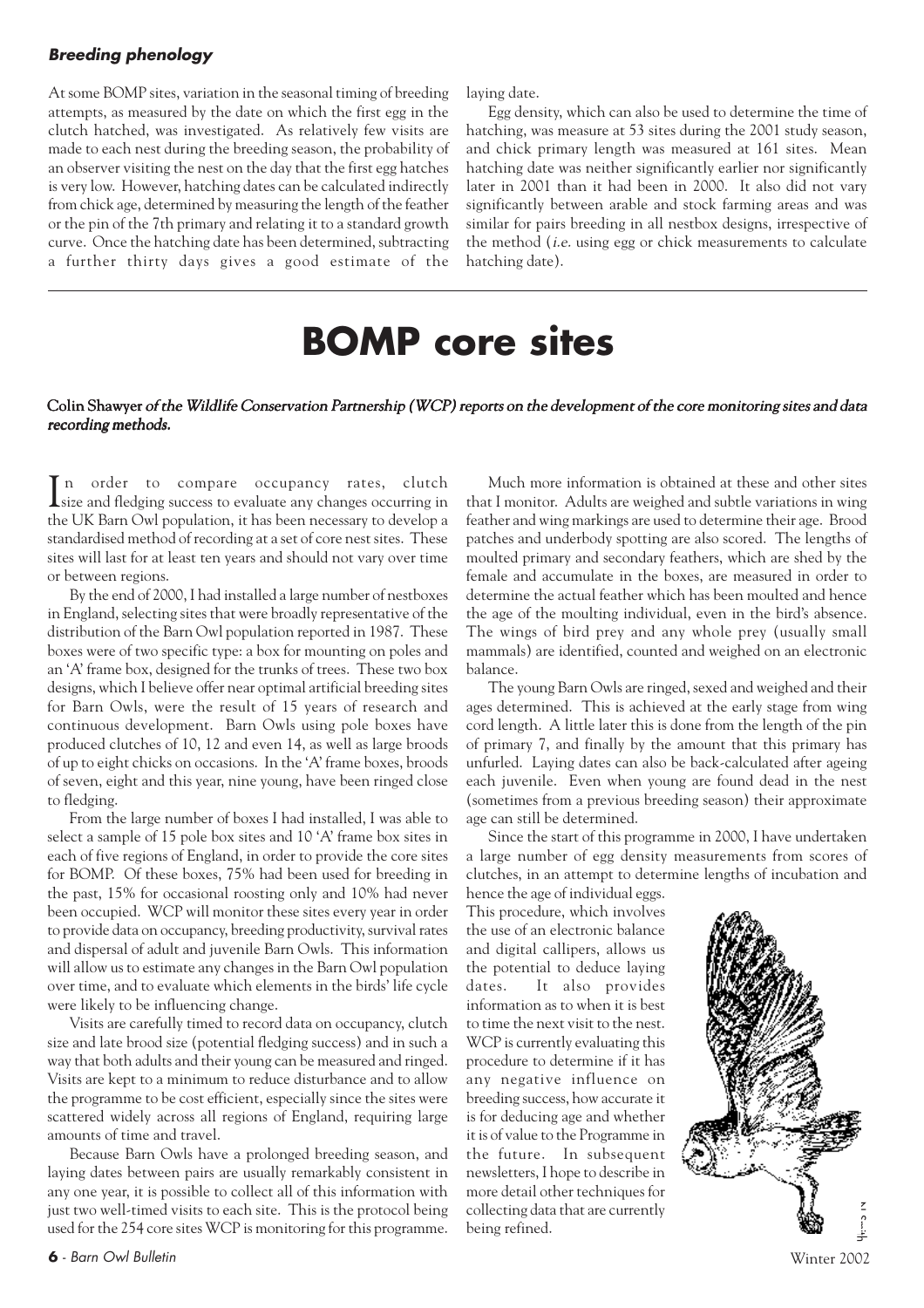### **Barn Owls and the Nest Record Scheme**



The BTO Nest Record Scheme (NRS) was established in 1939 with the aim of monitoring changes in the success and productivity of nesting attempts for Britain's breeding bird species. It is the oldest and largest such scheme in the world. 35,000 Nest Record Cards for 180-190 species (including Barn Owl) are currently received by the BTO each year. By regularly visiting a nest site, volunteers are able to Collect data to determine the first egg to the data of the data on which the clutch was date (the date on which the clutch was

initiated), as well as recording the size of the clutch and the brood. Using the last two measurements, an estimate of hatching success can be obtained. As each nest is visited on multiple occasions, using the number of eggs/nestlings and the date recorded at each visit, it is also possible to calculate **daily failure rates** at the  $egg$  and nestling stages.

The NRS complements the productivity data collected by BOMP fieldworkers. NRS data have several advantages over BOMP data, most notably the fact that the dataset spans a much longer period of time. More than 50 Barn Owl Nest Record Cards have been received every year since 1983, with numbers peaking at 205 in 1988. The NRS dataset also includes sites at which Barn Owls are breeding in natural nest holes, allowing productivity measurements from nests in cavities to be compared with those from nests in nestboxes. However, the number and regional distribution of sites at which nests are recorded for the NRS may vary between years, and these differences must be accounted for prior to interpreting annual variation in productivity measurements.

Because the same set of BOMP sites are surveyed every year, data from successive seasons are more readily comparable, and annual trends may therefore be more accurately and easily

calculated. Comparisons between NRS and BOMP productivity data may provide a useful technique to investigate the influence of methodology on the estimation of national trends.

Of the productivity measurements recorded, only brood size and hatching success varied significantly between years. The results presented in Figure 5 indicate that brood sizes were low during the 2001 season, supporting the conclusion drawn from BOMP productivity data that 2001 was a poor breeding season for Barn Owls (Figure 6a). Hatching success was also below average relative to the preceding 18 years, as suggested by BOMP productivity data (Figure 6b). However, the difference in hatching success was small, suggesting that a reduction in the proportion of the clutch that hatched successfully was not the sole cause of the smaller brood sizes recorded in 2001.

None of the NRS productivity measurements taken varied significantly between habitat types, as was the case for the BOMP productivity data. However, clutch size did vary significantly according to the type of nest site, with nestboxes containing larger clutches than natural nest holes. Failure rates over the whole nesting period were higher for box-nesting individuals. The amount of space available inside nestboxes has been shown to influence clutch size in some passerine species. The observed variation in productivity between box-nesters and individuals nesting in natural sites could be due to differences in the quality of birds inhabiting the different types of nest site, or differences in the national distribution of nestboxes and natural nest sites.

Variation in the timing of breeding can therefore also be investigated using NRS data. Although the mean date on which the first egg of the clutch was laid was over two weeks earlier than the mean for the period 1983-2000 (Figure 4), this difference was not significant due to the high degree of inter-annual variation in the timing of breeding over the last 18 years. In addition, birds breeding in nestboxes were not observed to produce their clutches at a significantly earlier or a significantly later stage of the breeding season relative to pairs breeding in natural nest holes.

| <b>Productivity measurement</b>                                         | 1983-2000 | 2001     |  |
|-------------------------------------------------------------------------|-----------|----------|--|
| Mean clutch size (eggs)                                                 | 4.93      | 4.60     |  |
| Mean brood size (chicks)                                                | 3.38      | 2.87     |  |
| Mean hatching success (% eggs that hatch)                               | 70        | 66       |  |
| Mean egg stage daily failure rate (proportion broods lost/day)          | 0.008     | 0.001    |  |
| Mean nestling stage daily failure rate<br>(proportion broods lost /day) | 0.010     | 0.002    |  |
| Mean first egg date                                                     | 9 May     | 21 April |  |

Figure 5. Mean NRS productivity measurements for the period 1983-2000 compared with equivalent measures from 2001.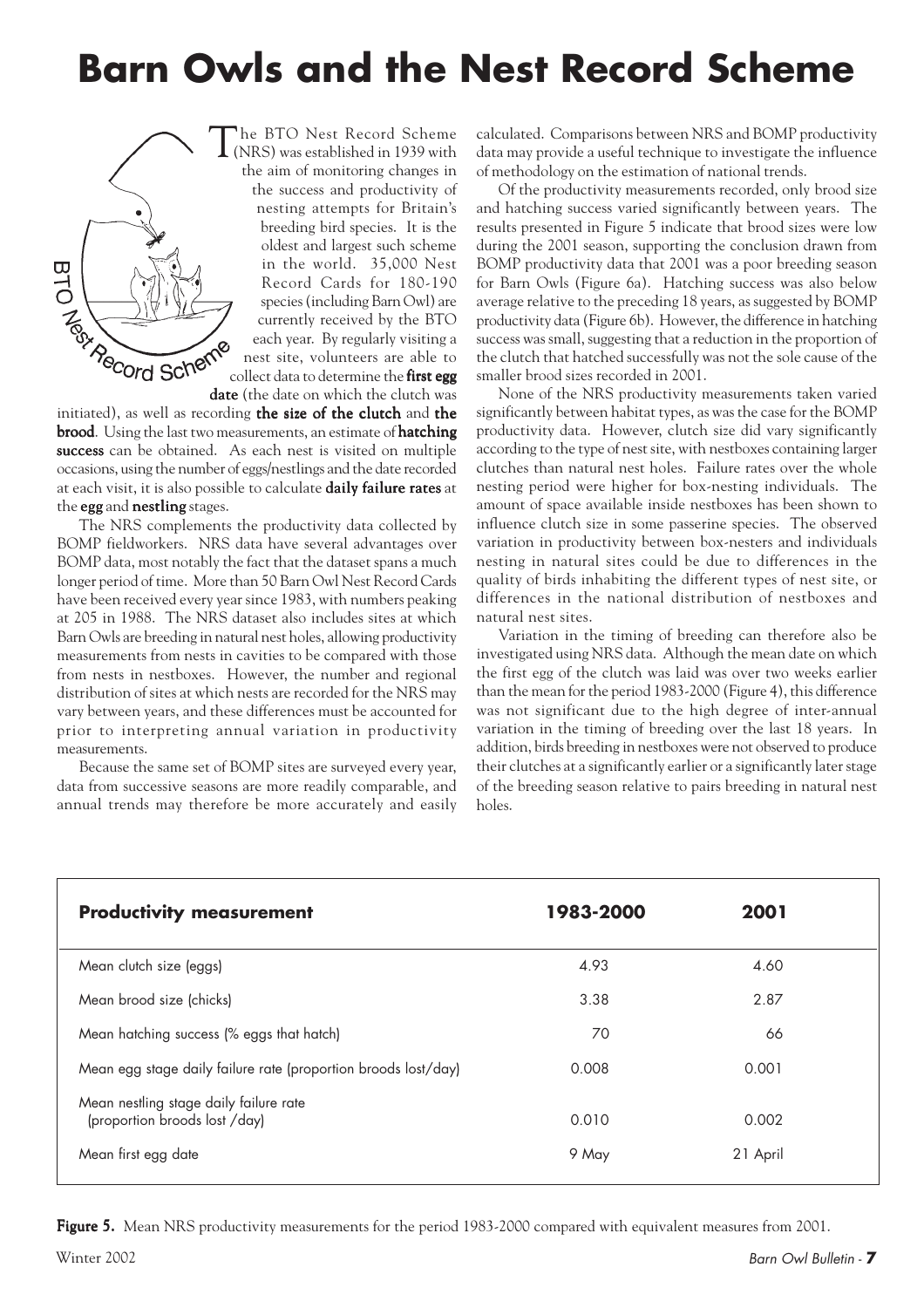

Figure 6. Annual variation in a) brood size and b) hatching success over the period 1983-2001 calculated using Nest Record Scheme data (mean  $\pm$  1 SE).

## **Some tips for ringers visiting Barn Owl nest sites**

**Colin Shawyer gives some top tips on how to collect data from Barn Owl nest sites effectively whilst minimising disturbance to the occupants. Please remember that you must obtain a Schedule 1 Licence prior to visiting any Barn Owl nest site.**

- When recording the clutch size, look to see if the eggs are clean or soiled. If one or more are very clean and bright you can assume they have been laid recently. The female might also be in the process of laying. At this time, the risks of nest desertion are very high, so take particular care and do not attempt to catch her, but rather return to the site in two weeks time.
- Deserted eggs are usually partly submerged or covered by pellet debris. Beware, however, that occasionally the female will leave the nest for a short period, perhaps because she has been frightened off just prior to your visit. Cold eggs alone are not necessarily evidence of nest desertion.
- If you find a nest of dry shredded pellets but few or no whole pellets at an otherwise well-used roost, it is likely that laying is about to commence. A shallow depression or scrape is most obvious when laying is imminent.
- Do not take the female off the eggs if she is sitting this may cause her to desert the clutch.
- When catching adults, if any eggs or small young become dislodged from their nest cup, gently put them back before placing the adult/s back in the box.
- When putting the female back, do not attempt to place her directly on her eggs, but rather lay her nearby against the side of the box, keeping her face covered by the palm of your hand.
- If both adults are present in the box, return the female first, and then the male after a couple of minutes or so, to a different part of the box.
- If you are in any doubt about sexing the adults (female birds can have little or no spotting), gently blow on the breast feathers to see which one has a brood patch. Males lack this patch, but be aware that they still have a substantial unfeathered area around the abdomen. This is usually grey in colour rather than the cream, yellow or pink displayed by females during different stages of the breeding cycle. Male and female weight at this stage during the breeding cycle is always different, with females weighing significantly more than males (between about 30g and 120g more).
- If you visit a nest later than intended and are unsure if Barn Owls have bred there, look for wisps of down sticking to the inside of boxes or a sprinkling of tiny pieces of white feather sheath on the surface of the black pellet debris. This is a good indicator that young have fledged from the site.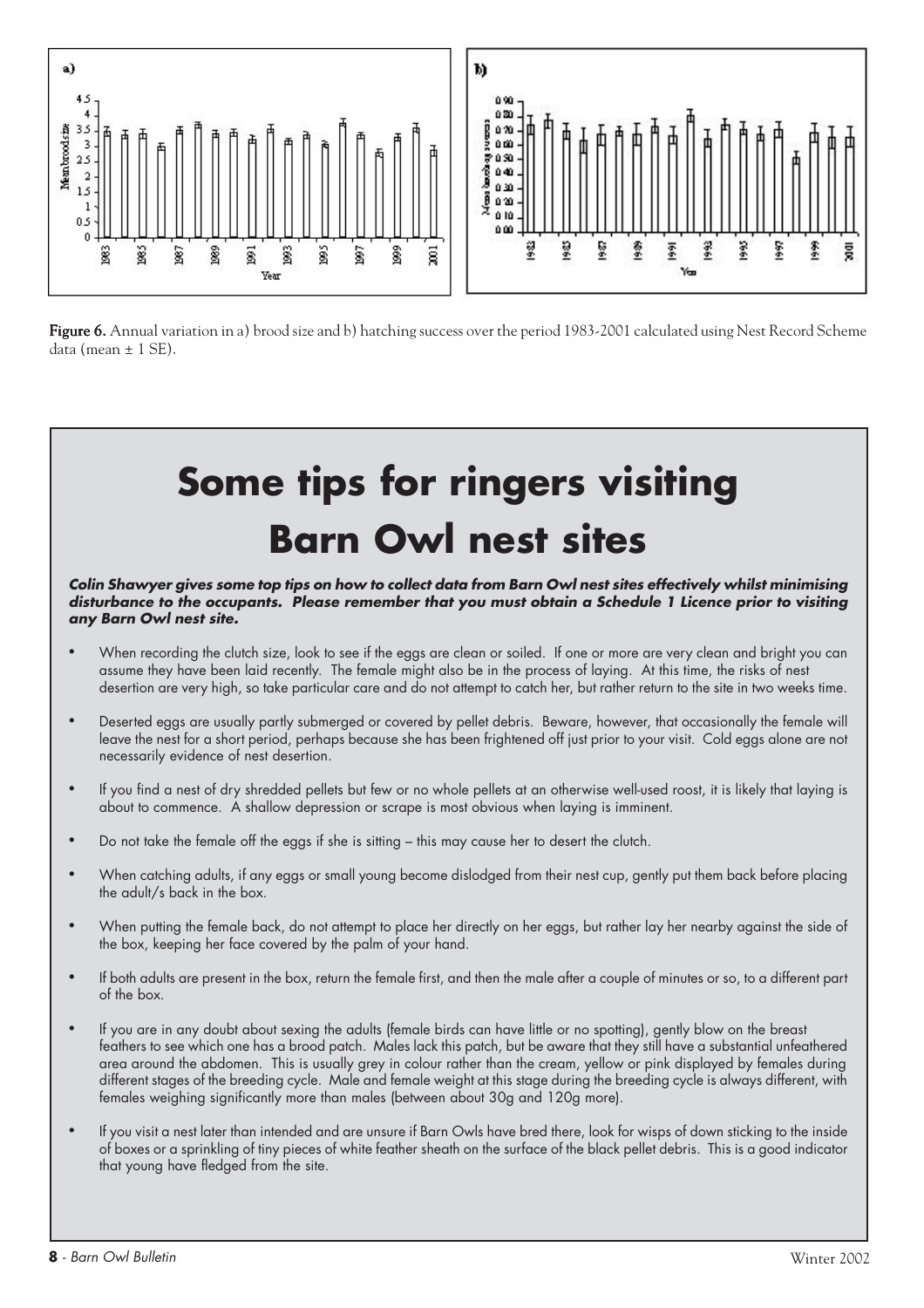# **Ringing Group and BOMP**

### **John Middleton talks about his Ringing Group's involvement with BOMP**

North West Norfolk Ringing Group (NWNRG) has always been interested in particular ringing projects rather than general ringing without specific aims. In the past, we have instigated original research on both Snow Buntings and Wheatears. Whilst we have always been fortunate in having Barn Owls to monitor, we had not previously undertaken a specific study of this species. We have always been staunch supporters of the BTO Nest Record Scheme, however. When the Barn Owl Monitoring Programme was launched (which sought to link nest recorders and ringers), NWNRG embraced it with enthusiasm.

Most of our Barn Owls breed in nestboxes made from old tea chests, with a front that often just consists of a board about four inches deep. Other boxes have a complete front with a nineinch square hole, sometimes in one corner and sometimes in the centre, so nothing was innovative or unusual about our nestbox design! Between 1990 and 2001 we ringed 196 birds, most of which were pulli. By the end of 2002 we expect to have ringed a further 120 birds! Of the birds we have ringed, so far 35 have subsequently been reported.

Sixteen of these recoveries were reported as victims of road traffic accidents. Twelve others were found dead by members of the public, and it cannot be ruled out that these also suffered the same fate. Two more birds drowned in water tanks. As with other studies, most of our birds died in their first winter. In addition, most Barn Owls moved less than ten kilometres, and only two moved more than twenty.

Currently the Group has access to over 70 sites and this year we recorded sixty-five pairs actively breeding in our part of Norfolk alone. This poses an interesting question, because in 1985 the whole Norfolk population was estimated to stand at approximately 190 pairs (Shawyer, 1987). It would seem either that this estimate was on the low side, or that Barn Owls have made a significant recovery, at least in our part of the country.

This year we were fortunate enough to make contact with someone who has installed over 200 nestboxes at approximately 80 different locations. Twenty-five of these were occupied in 2002, but previously none of them were being monitored in any way. In 2001, of 39 Barn Owls ringed in Norfolk, 32 were ringed by us (based on the figures presented at the annual Norfolk Ringers meeting). Surely NWNRG do not hold the monopoly on ringing Barn Owls in Norfolk? We continue to make contact with new

farmers and other individuals who have Barn Owls breeding in their buildings. We believe that there are potentially many more sites! So come on you ringers, why don't you make some more enquiries where you live? Perhaps you could discover some more sites and increase the number of Barn Owls being monitored and ringed.



### **North West Norfolk 'Populationsmonitoring Von Schleiereule Und Turmfalke'**

Since the launch of BOMP, our counterparts in Switzerland,<br>Vogelwarte Sempach, have launched their own monitoring programme for Barn Owl and also Kestrel. They very kindly sent us copies of their fieldwork manual (German and French versions). It will be very interesting to see how their results compare with those recorded through BOMP in the UK.





The long awaited Migration Atlas has at last been published! The book is a comprehensive summary of the movements of all but the rarest bird species that visit Britain and Ireland. It contains detailed texts from over 150 acknowledged experts, supporting maps, figures and eye-catching artwork.

The Barn Owl section was written by Mike Toms, previously responsible for Project Barn Owl (and now the Organiser for the BTO-CJ Garden BirdWatch).

There is a map of Barn Owl recovery locations and movements of over 20km. The movements of six birds ringed abroad are also shown.

Wernham, C.V., Toms, M.P., Marchant, J.H., Clark, J.A., Siriwardena, G.M., & Baillie, S.R. (eds). 2002. The Migration Atlas: Movements of the Birds of Britain and Ireland. T. & A.D. Poyser, London. ISBN 0-7136-6514-9

> 884 pages, Published price £65.00 **The Migration Atlas can be obtained from all good bookshops.**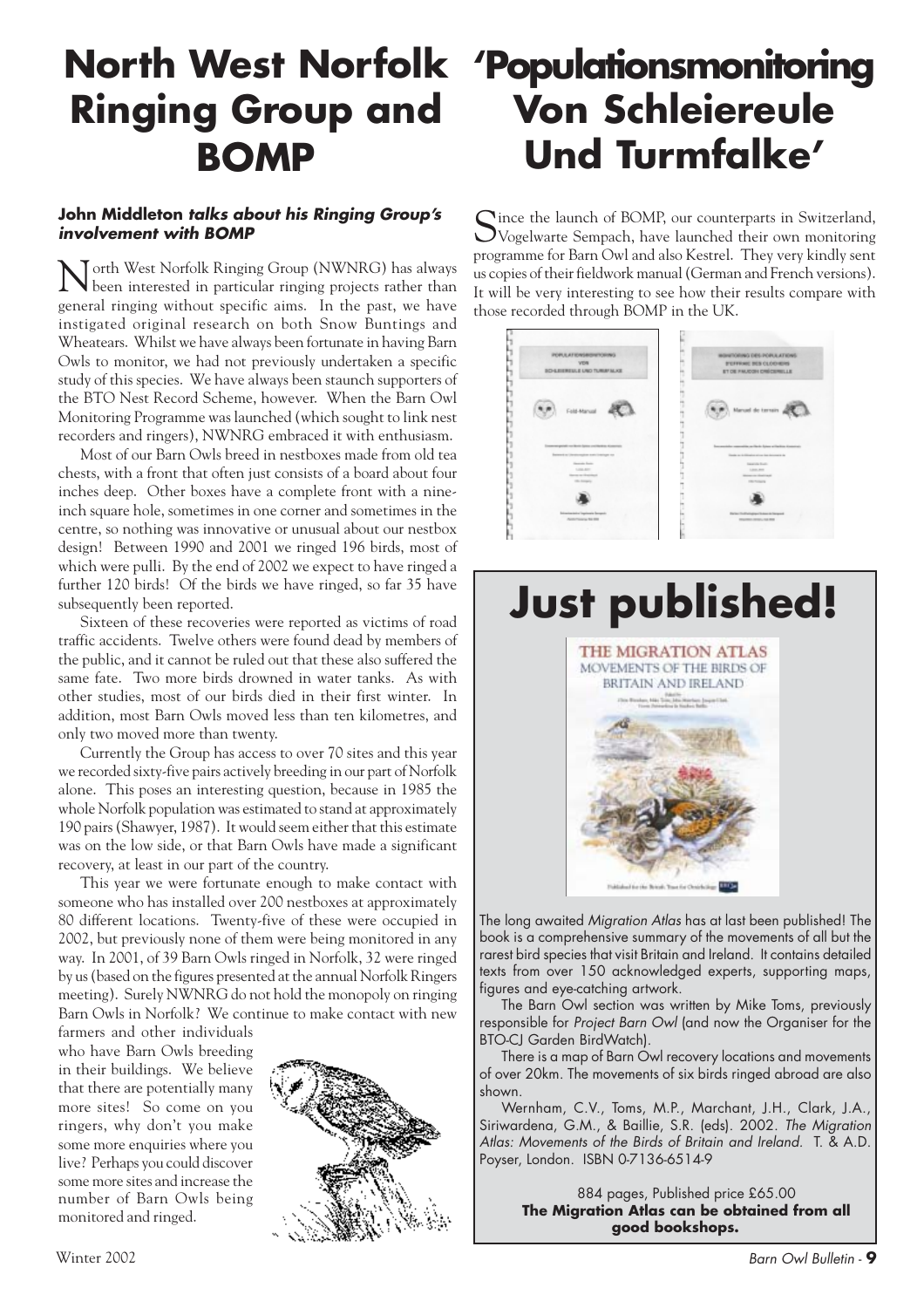### **Publications received by the BOMP office**

### **'Boxes, Baskets and Platforms'. Hawk and Owl Trust.**

40 pages, 92 colour photographs, 8 line drawings



The revised edition of The Hawk & Owl Trust's 'Boxes, Baskets and Platforms' guide is now available. This booklet contains some stunning photographs to illustrate the range of artificial sites that can be put up for raptors and owls. A highly recommended read!

 Copies are available for £5.75 (see 'flyer') from Hawk & Owl Trust, www.hawkandowl.org

### **'The Barn Owl and its Habitat', 'Building for Barn Owls' and 'Planning for Barn Owls'**



These valuable leaflets produced by the Hawk & Owl Trust, are suitable for farmers and planners. Contact the Hawk & Owl Trust for copies, 35p in stamps for each leaflet plus sae. A limited number can also be obtained from the BOMP office.

#### **'Network Newslink'. Barn Owl Conservation Network.**



We suspect that most readers already know about the BOCN, a project of the Hawk & Owl Trust (funded by the Sheepdrove Trust, who are also sponsoring BOMP). Network Newslink is the quarterly newsletter produced by the BOCN, containing the latest news and conservation information about Barn Owls. For further

details, please check out the new BOCN website www.bocn.org Alternatively contact Jason Ball, the BOCN Coordinator (see 'Useful Addresses'.)

### **Barn Owl Information Pack' and 'Feedback'. Barn Owl Trust.**



The Barn Owl Trust has produced a series of very useful Barn Owl information leaflets. These cover important subjects such as rodent control, sexing of Barn Owls and safeguarding wild nest/roost sites. There is no charge for these leaflets, but a donation to cover their costs is always appreciated. A video about the Trust's work is also available, as is 'Feedback', the Trust's quarterly newsletter.

For further information, check out the Barn Owl Trust's website www.barnowltrust.org.uk or write to the address given at the end of this newsletter.

#### **'Barn Owls on Site – a Guide for Developers and Planners'. English Nature/Barn Owl Trust.**

52 pages, 18 colour photographs, 4 line drawings



Unfortunately we only have limited space to review the new edition of this guide that was originally published in 1995. Although intended for site planners and developers, this excellent booklet contains a wealth of information that would be of interest to any Barn Owl observer. The section covering the 'interpretation of the law' helps to clarify what actually constitutes 'disturbance' at Barn Owl nest sites. The guide discusses the signs to look for to confirm site occupancy.

It also includes a useful photograph that will help to determine the age of Barn Owl pellets. Copies are available free from the English Nature website www.english-nature.org.uk or contact the Barn Owl Trust.

#### **'Broxton Barn Owl Group Newsletter'. Broxton Barn Owl Group.**

The Editor, Bernard Wright, was one of the speakers at this year's Barn Owl Conservation Network Symposium. This six page newsletter (in colour) illustrates some of the amazing work being carried out in Cheshire since the group was founded in 1995. The 'pie and pint' technique they have developed to keep local farmers up to date with their work is obviously proving to be very successful!

Contact Bernard Wright at Carden Smithy, Clutton, Broxton, Cheshire, CH3 9EP, or by email at knoydart@globalnet.co.uk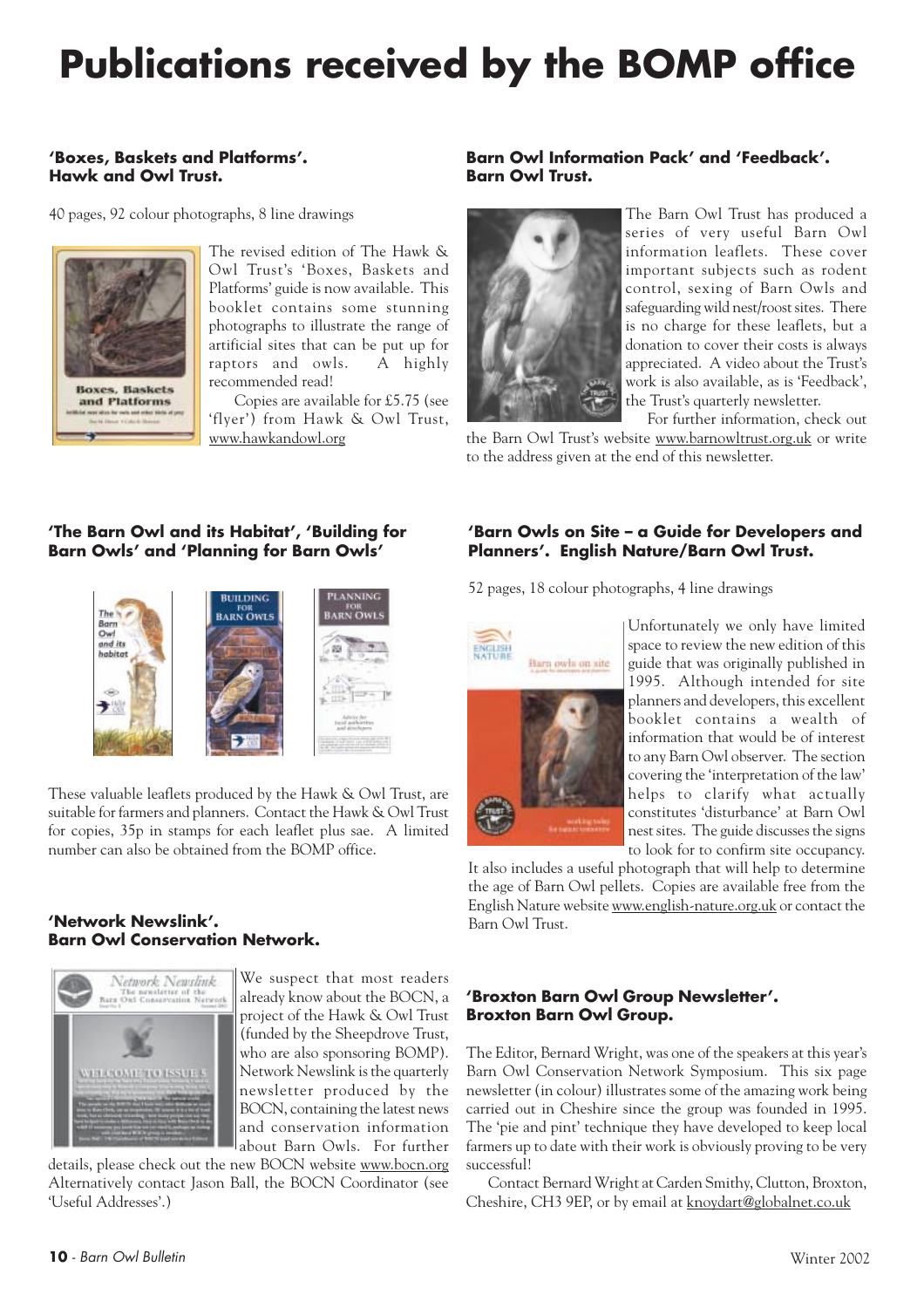### **'Year 2001'. Barn Owl Survey and Conservation Group.**

(North Yorkshire and Humberside).

Despite being a poor breeding season (together with Foot & Mouth access restrictions), 112 owlets were ringed by the group. Details supplied included the 13 Barn Owl recoveries reported in 2001, the furthest travelling 144km. Most impressive is the fact that the group put up more than 50 nestboxes in 2001, and they report that they are now working alongside a number of other Barn Owl researchers in their area. An analysis of pellets collected at two locations formed part of the Mammal Society's 'National Owl Pellet Survey' has revealed some interesting seasonal differences in prey taken. Finally there was a brief report on the pellets analysed by members of the Yorkshire Mammal Group for the Ellerton Church Preservation Trust.

### **'Raptor and Owl Nest Box Project 2001 Report' Imber Conservation Group.**

This 15 page report provides some of the statistics gathered from work on and around Salisbury Plain in Wiltshire. This is the 18<sup>th</sup> annual report for the group, which despite F&M recorded 28 broods of Kestrel (91 young



ringed), 13 pairs of Little Owl (37 ringed) and 70 pairs of Barn Owl (144 ringed) during 2001. The group reported that, in contrast with other parts of the UK, their Barn Owls had quite a reasonable year. It is very gratifying to note that the species on Salisbury Plain continues to expand: more pairs were recorded here in 2001 than were found in the rest of Wiltshire.

### '**A Report for 2001'. South Midlands Barn Owl Conservation Group.**

This small three page report gave the results from 33 pairs of Barn Owls being monitored by this group in 2001: 38 broods and 115 young fledged. Five casualties were reported during the year, one bird having travelled 46km to Hampshire. 1934 pellets were analysed, revealing the prey preferences at different sites. (This work is soon to be published in the journal 'Biological Conservation'). Finally the group announced its decision to concentrate their efforts on putting up nestboxes, now that the DOE have stopped issuing licences for Barn Owl Releases.



### **Applying for Schedule 1 licences**

Barn Owls are specially protected at the nest under the Wildlife & Countryside Act (1981) and it is an offence to disturb them without a Licence. To ensure that you get a licence in time for the start of the Barn Owl season, please apply by the end of February.

When applying for a licence you will need to provide details of the county and 10km square to cover **all** the sites that you intend to visit. This information prevents sites from being visited by more than one observer. It is not possible for other ringers, nest recorders, BTO members or members of the public to access these details.

To ensure that licences are only issued to bona fide people, nonringers will need to provide two written references with their Schedule 1 application. These should be from a recognised authority such as a BTO Regional Representative, Bird Ringer, Chairman of a Bird Club or a County Recorder.

Schedule 1 licences have to be renewed each year, and a condition for renewal is that observers supply information on the previous season.

For further information or a Schedule 1 Application Form, please contact the BTO Licensing Officer, Jez Blackburn (jez.blackburn@bto.org) or the BOMP office.

### **Registering for BOMP**

nyone is welcome to participate in BOMP. Those with no  $\mathbf{\Lambda}$  previous nest recording or ringing experience can still collect valuable information concerning Barn Owl occupancy by making at least two visits to the nest per season, although a series of brief monthly visits would be preferred.

Because we are monitoring Occupancy Rates, recording that Barn Owls are absent from a BOMP site is just as important as knowing that they have nested there. Please return your forms each year even if there is no evidence of breeding at the site.

Licensed Nest Recorders and Ringers will be able to record additional information, such as clutch and brood size, fledging success and the number of prey items in the box. Ringers can collect data concerning the age, size and condition of both nestlings and adults. The ringing of adults and young will provide information concerning their dispersal patterns and survival rates. Please request a registration form if you wish to take part.

BOMP provides an exciting and rewarding opportunity for you to help in the research and conservation of one of Britain's most distinctive and well-loved bird species.